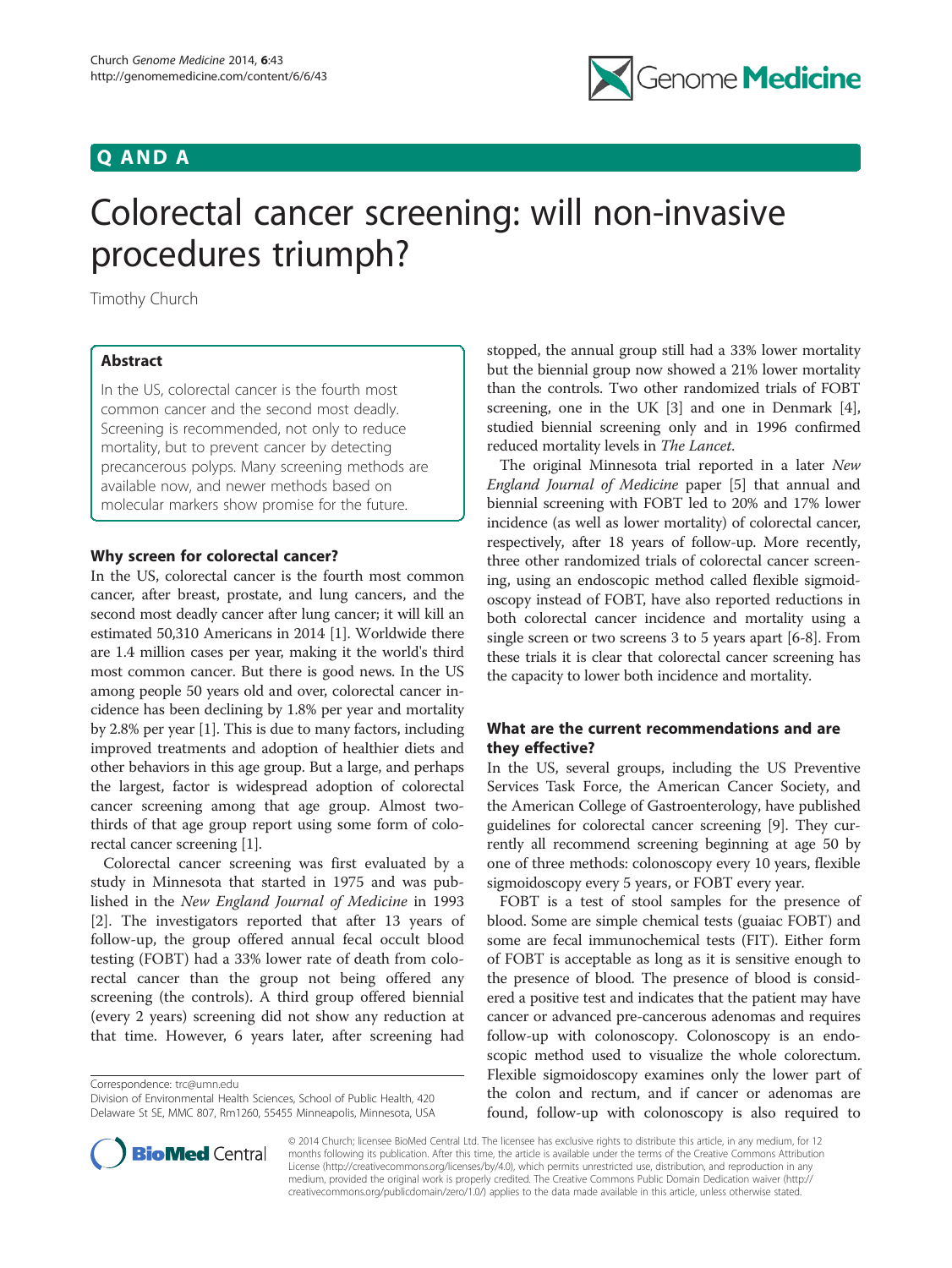complete the examination. Although randomized trials have not been done to show colonoscopy's benefits, the efficacy of both FOBT and flexible sigmoidoscopy depend on colonoscopy to follow up findings on those tests.

Other tests that are available but not universally recommended are double-contrast barium-enema X-rays; 'virtual colonoscopy', a method of using computed tomography to visualize the colon using contrast media; and stool DNA tests that look for additional molecular biomarkers in the stool as well as occult blood. As more is learned about these methods, they may be more widely adopted.

The effectiveness of colorectal cancer screening so far is demonstrated not only by the decline in mortality that exceeds what is expected from improved treatment, but also by the steady reductions in incidence that have been observed in the US since 2006. However, about a third of the people who can benefit from early detection of colorectal cancer are not getting screened [\[10\]](#page-2-0), and some of them are suffering and dying needlessly.

#### Recently, several large-scale studies have examined colorectal cancer screening. What did they find?

Three recent studies, all in the New England Journal of Medicine [[11-13\]](#page-2-0), that received considerable attention have shifted our understanding of screening. The first was an analysis of the long-term effects of FOBT screening on colorectal cancer mortality in the original Minnesota trial [\[13](#page-2-0)]. That report found that the effects observed at 18 years have continued through 30 years of follow-up, even though the study-directed screening ended in 1993. This somewhat unexpected finding demonstrates that the impact of screening may last much longer than we had assumed, and this raises its value in preventing death and disease. In addition, the longer follow-up provided more power to look at the effects of screening within subgroups by age and sex, and found that there may be more benefit of earlier screening for men, whereas the benefit for women may be from later screening at an age older than 50.

The second study used a cohort of individuals some of whom had undergone sigmoidoscopy or colonoscopy during the 20-year follow-up period to evaluate the impact of that procedure on incidence and mortality from colorectal cancer [[11\]](#page-2-0). Although such an approach does not eliminate the potential for biases from self-selection or lead-time, the investigators found evidence of a reduction in both incidence and mortality among those who underwent endoscopy compared with those who did not. In addition, there was evidence that cancers diagnosed within 5 years of endoscopy were more likely to be of the CpG island methylator phenotype than those diagnosed more than 5 years later [[11](#page-2-0)]. This has implications not only for adjusting surveillance periods based on

evaluation of pre-cancerous lesions, but also for the development of molecular markers for early detection.

The third, most recent, study evaluated a test of DNA markers in stool [[12](#page-2-0)]. Stools were collected and evaluated from nearly 10,000 individuals. A panel of DNA markers plus an FIT was compared with a stand-alone FIT for sensitivity to colorectal cancers and for advanced adenomas, and the DNA panel was found to be significantly more sensitive, though less specific (that is, it was more likely to identify a lesion, but was also more likely to misidentify a person without lesions as being positive for a lesion). A Food and Drug Administration panel has recently recommended approval of the test for early detection.

#### What needs to be done to improve screening?

How to increase the uptake of colorectal cancer screening in the asymptomatic population for which it is intended has been the subject of much research. Unlike other cancers for which early detection is recommended, colorectal cancer offers a number of choices for screening methods. This is both a blessing and a curse: a blessing because it allows flexibility in addressing the preferences and concerns of an individual considering screening, but a curse because it makes the public health message about screening less tidy and potentially more confusing [[14,15](#page-2-0)]. A range of strategies have been studied, from directly mailing FOBT kits to screen eligible people to assigning 'navigators' for people who may be challenged in negotiating the options and restrictions of their own healthcare system. At this point, there is still much to be learned, as the proportion of the population using screening seems to have reached a plateau.

## Non-invasive, genomic methods are often mentioned as the way to increase screening. What are they and will they improve uptake?

Increasing the performance of non-endoscopic screening methods as well as making them more acceptable to the individual are the primary benefits of genomic, epigenomic, and other molecular early detection markers. The stool DNA test in the recent New England Journal of Medicine paper detailed above [[12\]](#page-2-0) uses a panel of nine different markers (two hypermethylation markers and seven KRAS point mutations in addition to an FIT. Several groups are working on molecular markers that can be found in blood, including proteins such as carcinoembryonic antigen, mutated genes such as KRAS [[16](#page-2-0)]; hypermethylated genes such as SEPT9 (encoding septin 9) [[17](#page-2-0)]; and microRNA [\[18\]](#page-2-0).

#### What does the future hold?

Although to date none of these blood markers has been proven adequate for screening, there is a good chance that one or a panel of such markers will eventually be